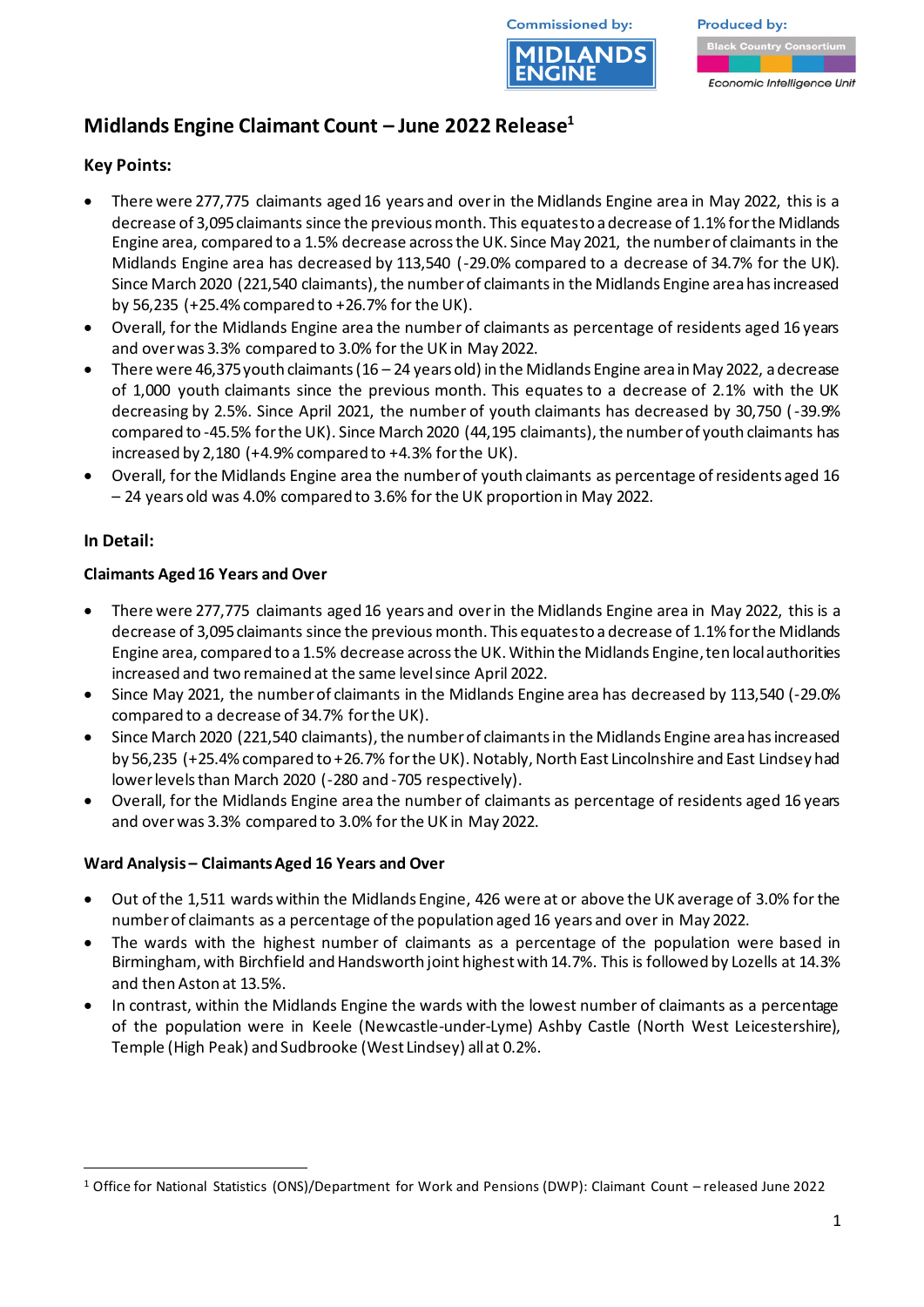**Commissioned by:** 



**Produced by:** 

Economic Intelligence Unit

**The following map shows claimants as a percentage of residents aged 16 years and over in May 2022 across the Midlands Engine:**



n Copyright and database right [2022]. Ordnance Survey [100046698]<br>not permitted to copy, sub-license, distribute or sell any of this data to third parties in any forn

#### **Youth Claimants (Aged 16 – 24 Years Old)**

- There were 46,375youth claimants (16 24 years old) in the Midlands Engine area in May 2022, adecrease of 1,000 youth claimants since the previous month. This equates to a decrease of 2.1% with the UK decreasing by 2.5%. Within the Midlands Engine, 45 local authorities decreased, 8 local authorities remained the same and 12 increased.
- Since April 2021, the number of youth claimants has decreased by 30,750 (-39.9% compared to -45.5% for the UK).
- Since March 2020 (44,195 claimants), the number of youth claimants has increased by 2,180 (+4.9% compared to +4.3% for the UK). Notably, 31 local authorities were lower than March 2020 levels and a further 1 was at the same level.
- Overall, for the Midlands Engine area the number of youth claimants as percentage of residents aged 16 – 24 years old was 4.0% compared to 3.6% for the UK proportion in May 2022.

#### **Ward Analysis – Youth Claimants**

- Out of the 1,511 wards within the Midlands Engine, 597 were at or above the UK average of 3.6% for the number of claimants as a percentage of the population aged 16 – 24 years and over in May 2022.
- The ward with the highest the number of claimants as a percentage of the population was based in Portland (Mansfield) at 14.9%. This is by followed Oak Tree (Mansfield) at 12.8% and then Joiner's Square (Stoke-on-Trent) at 12.2%.
- In contrast, within the Midlands Engine there were 132 wards with no youth claimants in May 2022.